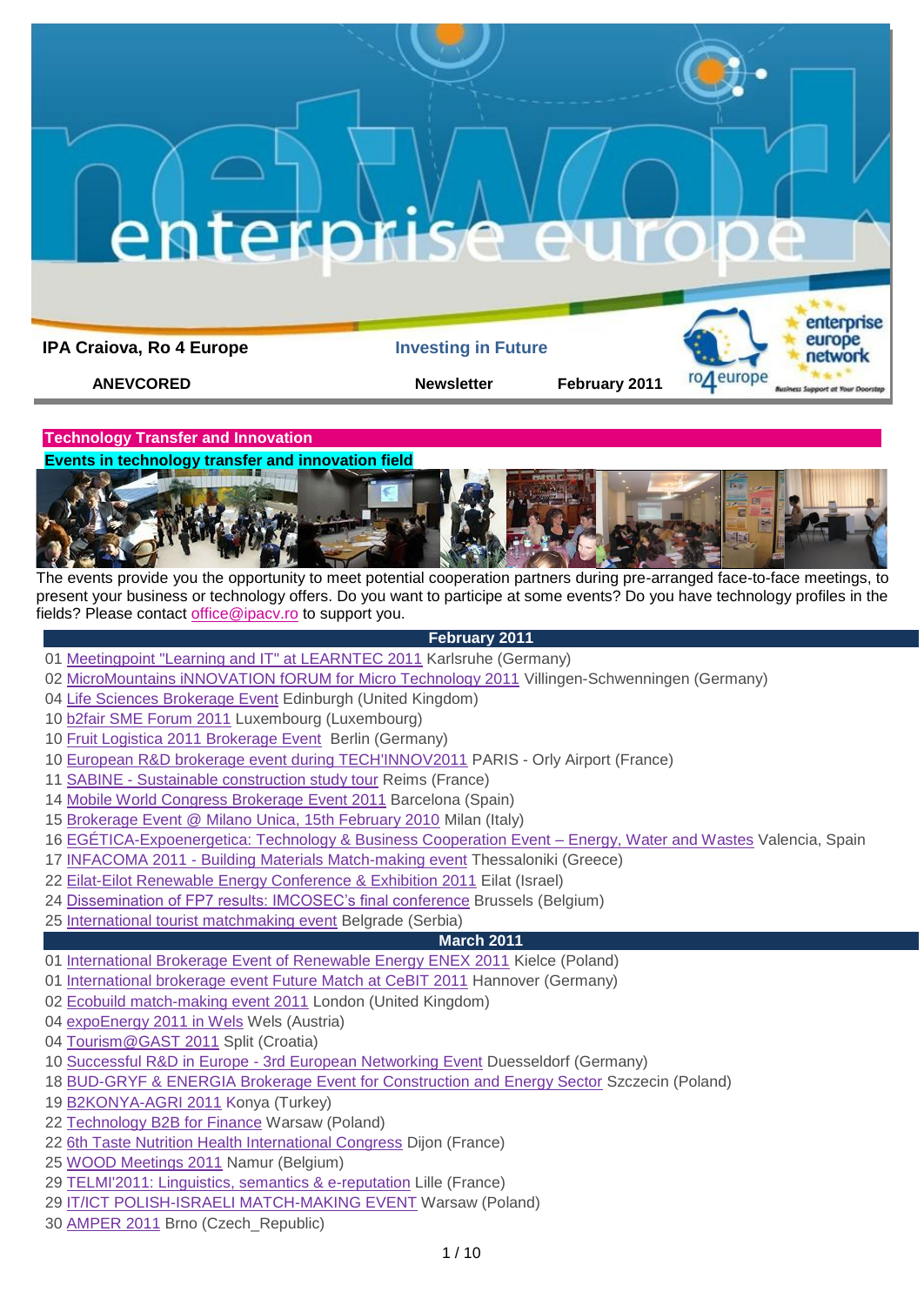# 30 [AERODAYS 2011 Brokerage Event in Aeronautics](http://www.enterprise-europe-network.ec.europa.eu/publicwebsite/bemt/home.cfm?EventID=2541) Madrid (Spain)

30 [International B2B Software Days](http://www.enterprise-europe-network.ec.europa.eu/publicwebsite/calendar/viewdetails.cfm?EventID=2565&type=future) Vienna (Austria)

## **April 2011**

06 SIFER - [railway brokerage](http://www.enterprise-europe-network.ec.europa.eu/publicwebsite/bemt/home.cfm?EventID=2583) Lille (France)

07 [Biomedica Matchmaking 2011](http://www.enterprise-europe-network.ec.europa.eu/publicwebsite/bemt/home.cfm?EventID=2560) Eindhoven (Netherlands)

13 [NANOSCIENCE AND MICRO-NANOTECHNOLOGY BROKERAGE EVENT 2011](http://www.enterprise-europe-network.ec.europa.eu/publicwebsite/bemt/home.cfm?EventID=2547) Bilbao (Spain)

12 [Brokerage Event @ Salone Internazionale del Mobile, 12-17 April 2011](http://www.enterprise-europe-network.ec.europa.eu/publicwebsite/bemt/home.cfm?EventID=2592) Milan (Italy)

14 [CHEMIKA 2011](http://www.enterprise-europe-network.ec.europa.eu/publicwebsite/bemt/home.cfm?EventID=2477) Szczecin (Poland)

15 [International Wine Brokerage Event 2011](http://www.enterprise-europe-network.ec.europa.eu/publicwebsite/bemt/home.cfm?EventID=2587) Timisoara (Romania)

20 La Mêlée Numérique - [the most important regional ICT trade show in France](http://www.enterprise-europe-network.ec.europa.eu/publicwebsite/calendar/viewdetails.cfm?EventID=2553&type=future) Toulouse (France)

## **May 2011**

03 [European Seafood Exposition -](http://www.enterprise-europe-network.ec.europa.eu/publicwebsite/bemt/home.cfm?EventID=2572) business partnering event Brussels (Belgium)

05 B2B@BalticFuture 2011 - [Brokerage Event for Maritime Sector and Offshore Wind Energy](http://www.enterprise-europe-network.ec.europa.eu/publicwebsite/calendar/viewdetails.cfm?EventID=2531&type=future) Hansemesse Rostock (Germany)

05 [Brokerage event PROECO 2011-](http://www.enterprise-europe-network.ec.europa.eu/publicwebsite/bemt/home.cfm?EventID=2597) recycling, waste management Banska Bystrica (Slovakia)

11 [GENERA 2011 BROKERAGE EVENT](http://www.enterprise-europe-network.ec.europa.eu/publicwebsite/calendar/viewdetails.cfm?EventID=2555&type=future) Madrid (Spain)

18 "Unlocking the Potential" - [a regional b2b networking event](http://www.enterprise-europe-network.ec.europa.eu/publicwebsite/bemt/home.cfm?EventID=2539) Valletta (Malta)

## **June 2011**

02 [VISIO 2011](http://www.enterprise-europe-network.ec.europa.eu/publicwebsite/bemt/home.cfm?EventID=2579) Bibao (Spain)

09 [Brokerage Event on Solar Technology](http://www.enterprise-europe-network.ec.europa.eu/publicwebsite/calendar/viewdetails.cfm?EventID=2563&type=future) Munich (Germany)

22 Brokerage Event - [Public Transport / Interiors 2011 Berlin](http://www.enterprise-europe-network.ec.europa.eu/publicwebsite/calendar/viewdetails.cfm?EventID=2582&type=future) Berlin (Germany)

## **November 2011**

07 BATIMAT - [Sustainable construction matchmaking event](http://www.enterprise-europe-network.ec.europa.eu/publicwebsite/calendar/viewdetails.cfm?EventID=2296&type=future) Paris (France)

15 [WATEC Israel 2011](http://www.enterprise-europe-network.ec.europa.eu/publicwebsite/calendar/viewdetails.cfm?EventID=2562&type=future) Tel Aviv (Israel)

**Useful links:** [Enterprise Europe Network](http://www.enterprise-europe-network.ec.europa.eu/index_en.htm) [DG Enterprise](http://ec.europa.eu/enterprise/index_en.htm) [EU-Services](http://ec.europa.eu/youreurope/business/index_ro.htm) [Portal-for-SMEs](http://ec.europa.eu/enterprise/sme/index_en.htm)[Your-Europe-Your-Business](http://ec.europa.eu/youreurope/business/index_ro.htm) [Cordis](http://cordis.europa.eu/home_en.html) [http://www.us-eu-match.com](http://www.us-eu-match.com/) [Executive-Agency-for-Competitivness&Innovation-EACI](http://ec.europa.eu/eaci) [EIM's Knowledge Web](http://www.entrepreneurship-sme.eu/index.cfm/1,1,0,0,html)  [on SMEs & Entrepreneurship](http://www.entrepreneurship-sme.eu/index.cfm/1,1,0,0,html) Access2Finance - [EU-Finance for SMEs](http://www.access2finance.eu/) [EU's Information Society: Thematic Portal](http://ec.europa.eu/information_society/newsroom/cf/menu.cfm)  Your Europe - [Citizens portal](http://www.oureuropebusiness.eu/2009/11/19/your-europe-citizens-a-total-revamp-of-ye-bs-sister-portal/) [EU law](http://eur-lex.europa.eu/en/index.htm)

[Presentation of the Enterprise Europe Network](http://www.enterprise-europe-network.ec.europa.eu/about/about) [What is a Network Partner?](http://www.enterprise-europe-network.ec.europa.eu/about/partners) [Find your local Enterprise Europe](http://www.enterprise-europe-network.ec.europa.eu/about/branches)  [Network partner](http://www.enterprise-europe-network.ec.europa.eu/about/branches) [You are looking for a Commercial or Technology partnership ?](http://www.enterprise-europe-network.ec.europa.eu/services/going-international) 

# **Konya Agriculture Fair [B2KONYA-AGRI 2011](http://www.enterprise-europe-network.ec.europa.eu/publicwebsite/calendar/viewdetails.cfm?EventID=2585&type=future) and Brokerage Event, 19 March 2011, Konya, Turkey**

There are more than 180 foreign companies participating to the fair with their representatives in Turkey. Current list it is increasing constantly. We are sure there will be some staff presented in the booths from these foreign countries. The fair will be much larger this year with new participants and visitors. Estimated increase is 20%. **More…** [http://www.een.kso.org.tr](http://www.een.kso.org.tr/) ; [B2KONYA-AGRI 2011](http://www.enterprise-europe-network.ec.europa.eu/publicwebsite/calendar/viewdetails.cfm?EventID=2585&type=future)

# **EUREKA Event [Smart Systems Integration, SSI2011,](http://www.eurekanetwork.org/showevent?p_r_p_564233524_articleId=310284&p_r_p_564233524_groupId=10137) 22-23 March, 2011, Dresden, Germany**

SSI 2011 is a European conference & exhibition on integration issues of miniaturized systems - MEMS, MOEMS, ICs, electronic components, it is a international communication platform for research institutes, manufacturer. **More…** [Smart Systems Integration 2011 -](http://www.eurekanetwork.org/showevent?p_r_p_564233524_articleId=310284&p_r_p_564233524_groupId=10137) SSI 2011

### **3 rd iNTeg-Risk Conference** *Managing emerging risk tradeoffs in complex systems***, Stuttgart, 6-10 June 2011 More…** For abstract submission please use the [link;](https://abstracts.congrex.com/scripts/jmevent/Abstract.asp?Client_Id=%27CXGE%27&Project_Id=%271106809%27&Form_Id=1&Language_Code) More informations: [link](http://www.eu-vri.eu/fwlink/?LinkID=310)

# **Successful R&D in Europe - 3<sup>rd</sup> European Networking event - 10-11 March 2011, Düsseldorf**

The conference invites researchers and entrepreneurs from North Rhine-Westphalia and partner regions in Europe to find new European R&D partners for FP7 projects. Partner regions are: Belgium, France, the Netherlands, Poland, Russia, Switzerland. The networking event will be structured in parallel brokerage sessions focusing on 4 topics:

- \* Information and Communication Technologies \* Energy
- \* Nanotechnology and Production Technologies \* Life Science

**More…** <http://www.frp.nrw.de/frp2/en/fpa/evt/aga/?v=500&lce=EN>

## **Symposium on Transatlantic EU-U.S. Cooperation on Innovation and Technology Transfer**

The purpose of the EU-U.S. Symposium on Innovation & Technology Transfer is to increase mutual understanding, raise awareness on open innovation processes, structure, operations of the technology transfer, innovation systems in EU/US. The Symposium will bring together technology transfer firms, major research organisations, technology and other related experts to discuss the open innovation paradigm, Innovation Union, its implications on EU-U.S. cooperation; development management methods of open innovation by large companies, R&D Centers, Intermediaries; open innovation's implications on IP, Global Networks, national and regional policies, as well as good practice examples on selected topics of mutual interest including recommendations for tackling challenges to trans-Atlantic cooperation.

- 
-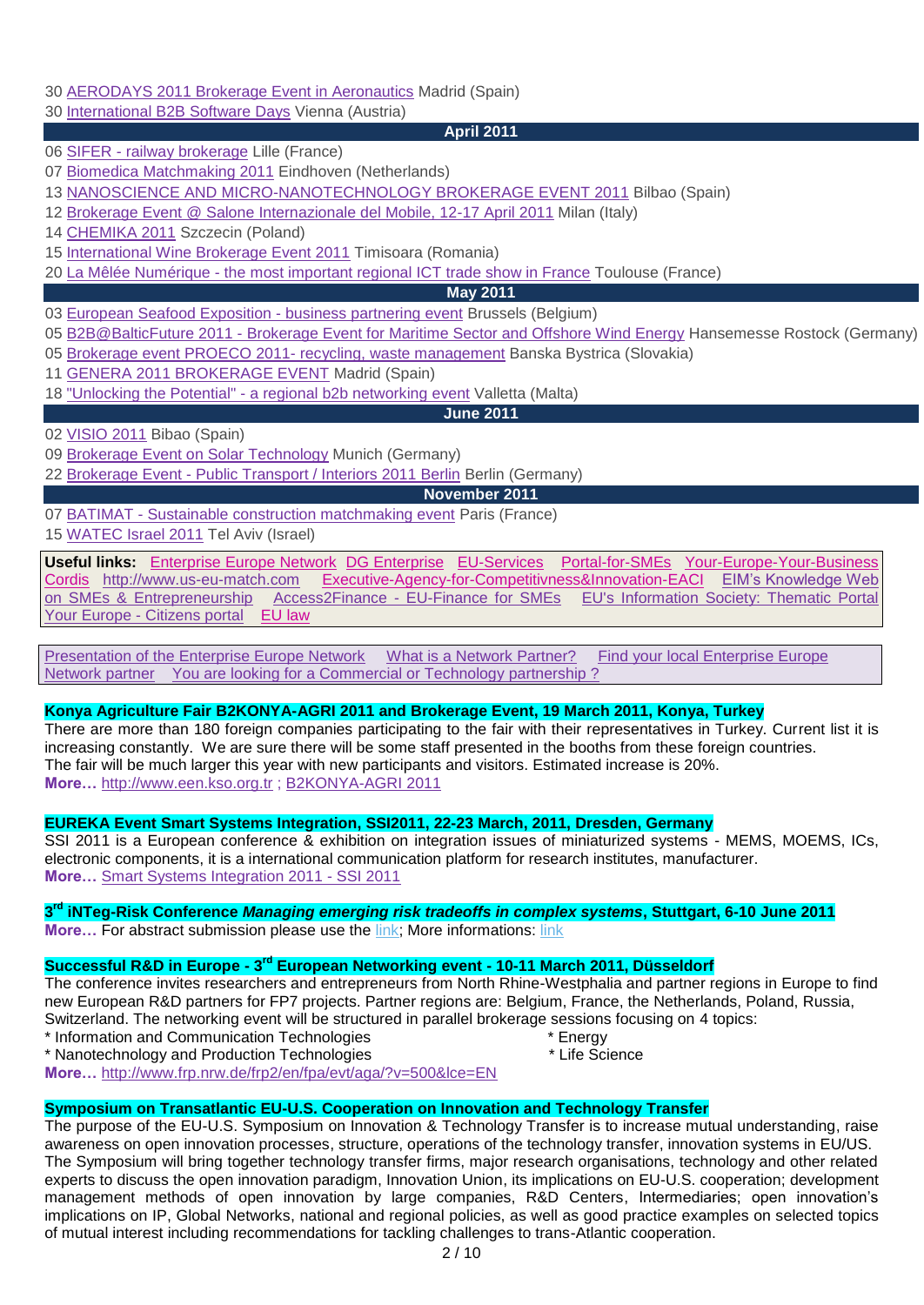The Symposium is organised by the BILAT-USA Project, which aims to improve the awareness towards EU-U.S. Science & Technology cooperation through setting up a sustainable, knowledge based, bi-regional dialogue platform between S&T key players, stakeholders from the EU-Member States, Associated countries and the U.S. **More ...** <http://www.euussciencetechnology.eu/bilat-usa>

### **Conference on Inspiring Clusters in the Beginning of the New Decade**, **30-31 March 2011, Tallinn, Estonia**

TCI European regional conference in 2011 will focus on how to improve the Cluster policies both on European, national and regional level and how to achieve excellence in cluster management. The conference will also provide a deeper insight into cluster development in Eastern and Central Europe being the first TCI conference in this region. In addition to the main programme of the conference, several parallel sessions will be organised based on Open Space Technology, where the participant can define the topics of their core interest and lead the discussion themselves. As an optional programme visits to Estonian cluster initiatives will be organised for the interested particpants. The cluster intiatives, which can be visited are in the field of ICT, Forest and Wood, Wind Energy, Creative Industries and ECO Construction. In addition also cultural programme focused on Tallinn as Culutral Capital of Europe 2011 will be available.

#### **More ...** [www.clusterconference.eu](http://www.clusterconference.eu/)

### **Technology transfer services / All reasonable models of co-operation will be considered**

You are un inventor, do you have technology to transfer, do you have new products, technology based on innovations to offer; do you need news technologies, do you need technical assistance in technology transfer… Please contact IPA CIFATT Craiova, e\_mail: [office@ipacv.ro](mailto:office@ipacv.ro) ; web site: [www.ipacv.ro.](http://www.ipacv.ro/)

#### **Intellectual Property**



The Place to go for Intellectual Property<sup>™</sup>



What are the different types of marks? ... [more](http://www.intracen.org/btp/wtn/newsletters/2007/3_2/int_prop_21.htm) Why should I protect my trademark? ... [more](http://www.intracen.org/btp/wtn/newsletters/2007/3_2/int_prop_20.htm) What cannot be protected as a trademark? ... [more](http://www.intracen.org/btp/wtn/newsletters/2007/3_2/int_prop_19.htm) What is a trademark? ... [more](http://www.intracen.org/btp/wtn/newsletters/2007/3_2/int_prop_18.htm) Where can I search patent information? ... [more](http://www.intracen.org/btp/wtn/newsletters/2007/3_2/int_prop_17.htm)

#### **SMEs**

### **Business Offers**

#### **[HU150225-08-20101229038](http://www.us-eu-match.com/index.cfm?action=article&publication_id=33246&is_article=1&appId=2)**

A Hungarian company offers its services as a subcontractor for potentional partners. They can provide technologies for bio-growing (nutrient supply, composting), recycling and management of organic waste from fertilisers and waste water. They also design and install waste water disposal systems for domestic use. The company also wishes to find partners to apply to proposals and they can provide expert counseling in the fields of agriculture or environment protection.

### **[CZ150242-08-20110107005](http://www.us-eu-match.com/index.cfm?action=article&publication_id=33242&is_article=1&appId=2)**

A Czech company producing LED lighting is looking for distributors and wholesaler of its products.

### **[SK150236-02-20110107009](http://www.us-eu-match.com/index.cfm?action=article&publication_id=33240&is_article=1&appId=2)**

A Slovak company specialized in the field of metal and wood working is offering itself as a subcontractor for European companies.

#### **[EE150387-01-20110107017](http://www.us-eu-match.com/index.cfm?action=article&publication_id=33236&is_article=1&appId=2)**

An Estonian company that is acting as regional factory stock for famous producer of sliding systems, doors and gates is looking for distributors for intermediary cooperation. The company is also offering subcontracting services to manufacturing companies.

### **[CZ150242-08-20110106015](http://www.us-eu-match.com/index.cfm?action=article&publication_id=33232&is_article=1&appId=2)**

A Czech company, which operates an e-shop, is looking for producers of sport cups, medals, glass trophies, golf trophies, statuettes, plaquettes in order to become a trade intermediary.

## **[AT150239-10-20110104019](http://www.us-eu-match.com/index.cfm?action=article&publication_id=33230&is_article=1&appId=2)**

An Austrian company in the field of clothing and accessories for motorcycle sports is looking for distribution partners. **[FR150200-04-20110105007](http://www.us-eu-match.com/index.cfm?action=article&publication_id=33229&is_article=1&appId=2)**

French company specialised in business and management consultancy activities, professional coaching, organisation engineering, management and strategy for human structures and industrial companies, Lean Manufacturing, is looking for reciprocal commercial, production, subcontracting cooperations. The company offers its services to foreign companies and is open to reciprocal commercial, production, subcontracting and outsourcing activities.

### **FolioTS, Translation and Multilingual Typesetting/DTP Company located in Pondicherry, India.**

We are looking for clients, partners, outsourcers who are in need of our services. **Contact**: A. Murugavel, [www.foliots.com;](http://www.foliots.com/) [contact@foliots.com](mailto:contact@foliots.com) ; Tel: 91-413-4210456

### **Business Request**

#### **[RU000003-03-20101228036](http://www.us-eu-match.com/index.cfm?action=article&publication_id=32980&is_article=1)**

Russian agricultural company specialised in breeding of Vietnamese herbivorous pigs is looking for trade intermediaries, meat processing companies and agricultural companies interested in buying and breeding of this kind of animals.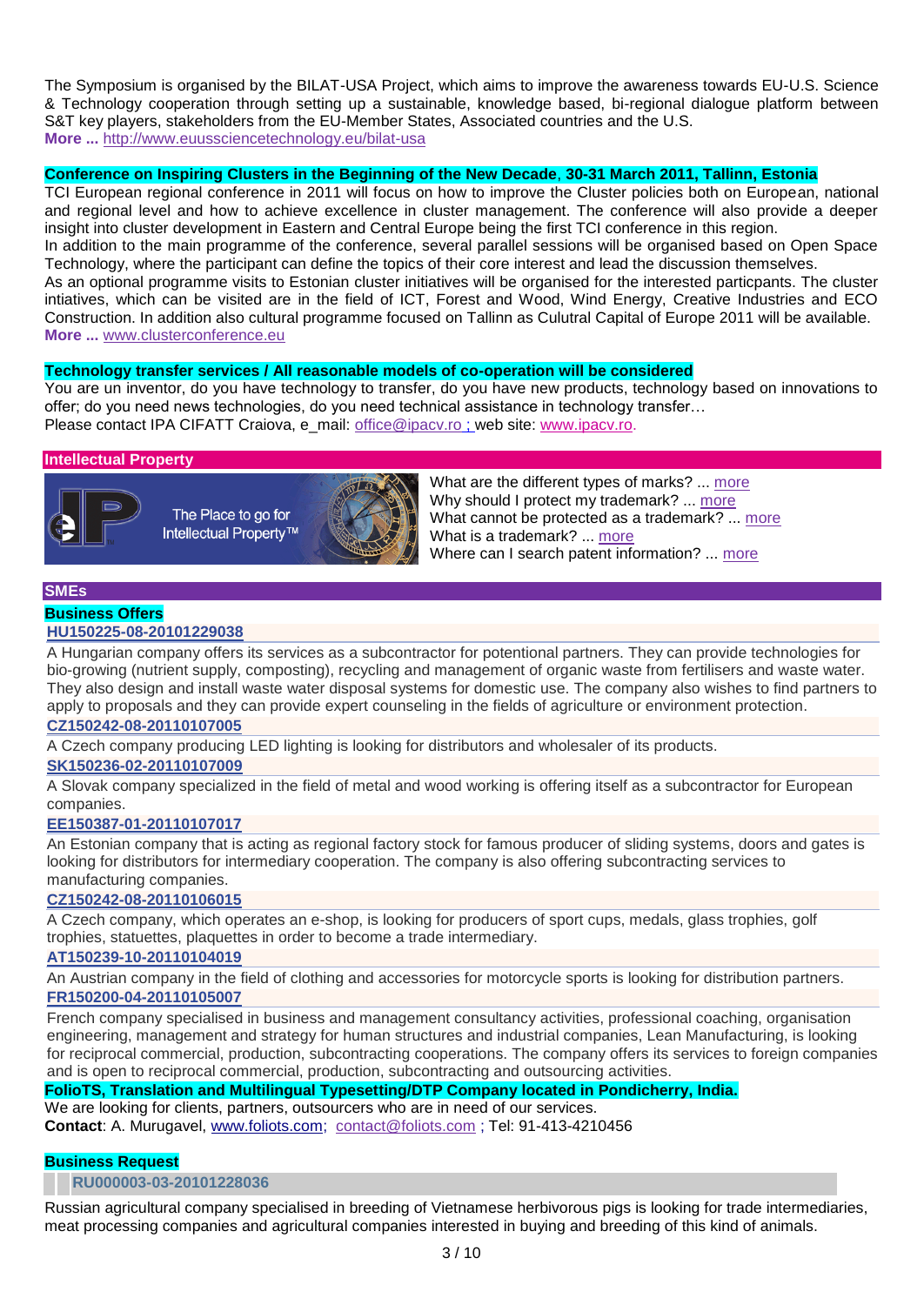#### **[TR225333-03-20101220074](http://www.us-eu-match.com/index.cfm?action=article&publication_id=32860&is_article=1)**

A Turkish company based in Antalya which produces and distributes wide range of essential oils, spices, organic soap, special health care oils, bay leaf, thyme etc. searches for distributors.

#### **[LT150240-02-20101129022](http://www.us-eu-match.com/index.cfm?action=article&publication_id=32295&is_article=1)**

A Lithuanian company specialized in construction and building works, agriculture and other environmental works as well as trade and commercial intermediary is looking for trade intermediary services and offers subcontracting/outsourcing partnership.

### **[LU225381-01-20101104060](http://www.us-eu-match.com/index.cfm?action=article&publication_id=31623&is_article=1)**

Luxembourg company, active as an engineering company in the field of bioenergy in the areas such as planning, commissioning and operating of biogas plants, offers its services as subconstractor.

#### **[RS225341-06-20101005004](http://www.us-eu-match.com/index.cfm?action=article&publication_id=30927&is_article=1)**

The company from Serbia, specialized in the production of fish and fish products, is looking for partners for intermediary services, logistics and transport, joint venture and reciprocal production.

### **[BG150325-10-20100827018](http://www.us-eu-match.com/index.cfm?action=article&publication_id=29943&is_article=1)**

Company Information Year Established: 1998 No Employees: 10 to 49 Turnover (in Million Euro): Up to 2 Company Core Activities - Logging - 10000-30000 m3 per year;- Production of non-dried softwood (spruce and Scotch fir) with fixed dimensions: 1. softwood planks with length of 2.5, 3 and 4 m and up to 2 cm thick or 4-7 cm t

### **[IT150360-02-20100826015](http://www.us-eu-match.com/index.cfm?action=article&publication_id=29927&is_article=1)**

An Italian company working in the field of crop physiology has knowledge enabling it to manage in real time the production process of all the cultivated varieties of apple and pear, to maximize fruit size and yield. The company is looking for innovative, technically advanced fruit enterprises as trade intermediaries or for joint venture.

### **[ES150341-06-20100712039](http://www.us-eu-match.com/index.cfm?action=article&publication_id=29048&is_article=1)**

Spanish company with several decades of experience in the agricultural sector regarding onions, potatoes and garlics, was founded in 2002 with the sole aim of offering its best products to the customers. The company is looking for an importer or any kind of distribution to promote and sell its products in Europe.

### **Technology Offers**

### **[Innovative grip-box as a component of beginners' tennis racket](http://www.us-eu-match.com/index.cfm?action=article&publication_id=33408&is_article=1)**

An Italian sports company, located in the Nord-West of Italy, has designed an innovative grip-box suitable to be included in beginners' tennis rackets to help practice this sport correctly and avoid possible physical problems. The main objective of that innovation is to learn how to play tennis properly in a very easy way.

**New type of communal vehicle – [WITH AXIAL GARBAGE COMPRESSING –](http://www.us-eu-match.com/index.cfm?action=article&publication_id=33407&is_article=1) PUSHDOWN PLATE V16**

Small Serbian company located in city of Nis offers innovative models of specialized & communal vehicles in the field of automotive industry. The standard offer is based on a completely new construction of specialized & communal vehicles that have been developed according to appropriate standards.

### **[Stabilized direct high voltage feeder for industrial purposes](http://www.us-eu-match.com/index.cfm?action=article&publication_id=33406&is_article=1)**

A small Polish company from electro-technical sector offers stabilized direct high voltage feeders. The innovative devices are computer controlled and may be used in various industrial purposes e.

**[Technology of natural interfaces to facilitate the accessibility and the use of intelligent technological tools](http://www.us-eu-match.com/index.cfm?action=article&publication_id=33392&is_article=1)**

A University spin-off has developed a novel intuitive human-computer interaction technology able to take in account the users and their environment. The technology can be implemented on different types of applications: wellness; game and leisure; multimedia… The main advantage is to deliver the most appropriate action to a specific behaviour.

**System/method to obtain [standardized climatic indices \(temperature, precipitation, etc.\) to evaluate climate](http://www.us-eu-match.com/index.cfm?action=article&publication_id=33391&is_article=1)**

A Spanish public research organisation is offering an automated method for acquiring real-time weather information, obtaining standardized climatic indices and dissemination of information generated; using telecommunications technologies in order to serve as an objective reference for the evaluation of weather conditions. Climatic relatic companies are sought for license agreements.

### **Technology Request**

**[Technology and equipment for small plastic water cup production, filling and sealing](http://www.us-eu-match.com/index.cfm?action=article&publication_id=33404&is_article=1)**

A bottling plant of mineral still water from Northwest Spain that is producingsuperior quality bottled water is looking for an innovative production line able to make small plastic cups, fill them with water and seal them with an aluminium sheet. The company would like to sign a commercial agreement with technical assistance.

**[Technologies for cross-multilingual Document Management](http://www.us-eu-match.com/index.cfm?action=article&publication_id=33403&is_article=1)**

An Italian medium-sized ICT company perceives the domain of multilingual document management as a promising specialization of its business line of System Delivery. To this purpose, the company seeks developers of available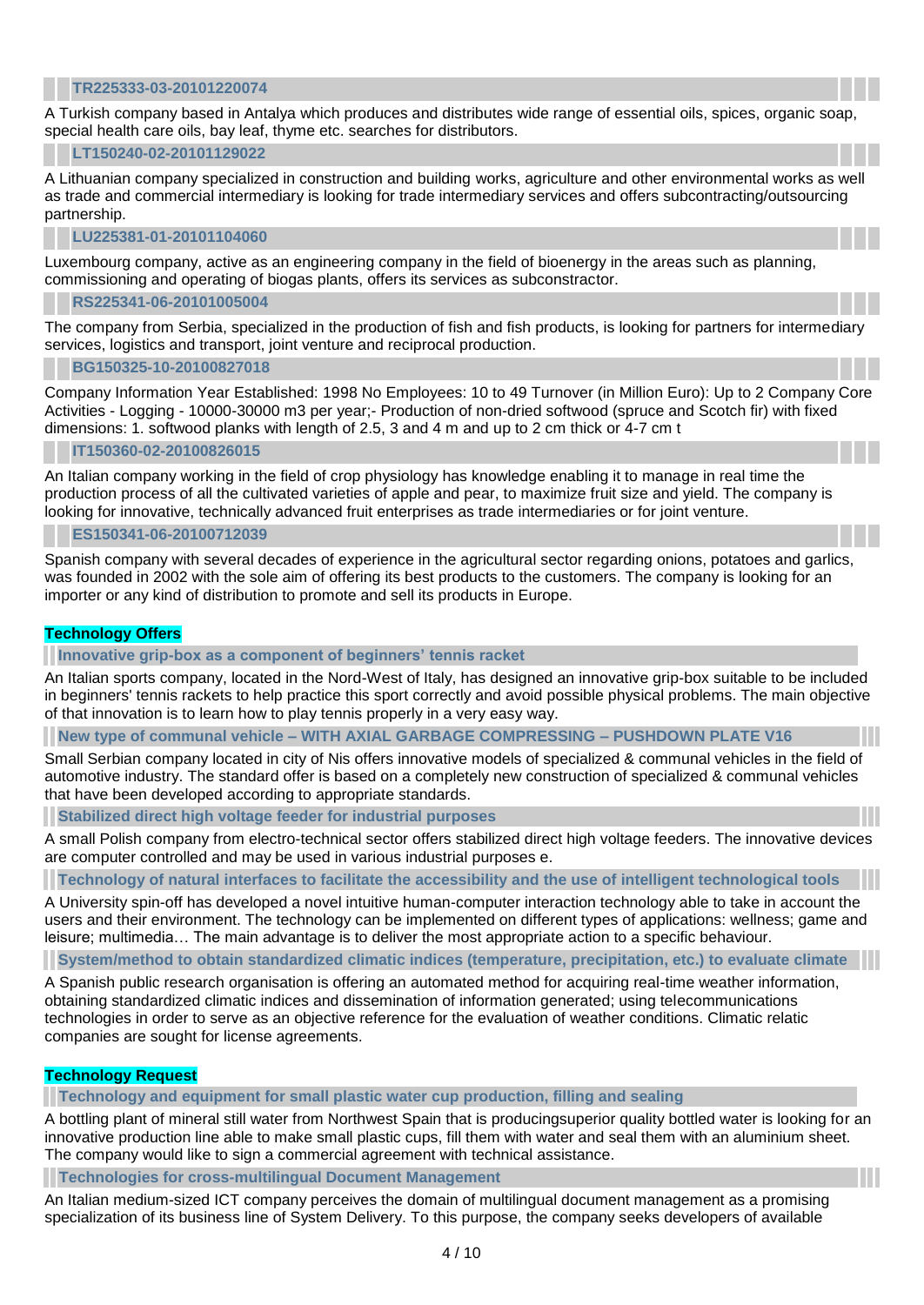solutions/capacities in this domain for commercial agreements or technical cooperation.

#### **[A material or a manufacturing method of a better conductivity on insulation boards](http://www.us-eu-match.com/index.cfm?action=article&publication_id=33400&is_article=1)**

A Turkish company which is located in Mersin is looking for universities, technological partners/research institutes or companies to develop/transfer technologies of a material or a manufacturing method of a better conductivity on insulation boards. The technology may consist of chemicals to reduce the lambda value (K) on insulation boards and also reduce the manufacturing costs.

**[Mobile real-time intelligence technology for law enforcement](http://www.us-eu-match.com/index.cfm?action=article&publication_id=33398&is_article=1)**

A Dutch regional law enforcement organization is interested in technology that can be used to build a real-time intelligence infrastructure. The technology should enable to supply employees working in the field with real time intelligence.

### **[Ultra High-Precision 3D Profilometer for Large Freeform Surfaces](http://www.us-eu-match.com/index.cfm?action=article&publication_id=33222&is_article=1)**

A large US company is looking for proposals for ultra high-precision 3D profilometer for freeform surface analysis of large scale plastic optics and their molding tool. Of special interest is a fully integrated profilometer system with 3D metrology head technology.

**[Development of dental consumables such as glass ionomer cement and tooth filling products](http://www.us-eu-match.com/index.cfm?action=article&publication_id=33386&is_article=1)**

A French manufacturer in dental products is looking for a technical partner to develop a range of dental consumable products. The French SME wants to maintain its competitive advantage through the development of new products such as a glass ionomer cement and a last generation dental bonding for composite.

### **Research / [Innovation and Entrepreneurship](http://www.linkedin.com/newsArticle?viewDiscussion=&articleID=161206652&gid=49176&type=member&item=25948325&goback=%2Egde_49176_member_25948325)**

**New "Checklist for a Consortium Agreement" and "Guide to Intellectual Property Rules" for FP7 More…** [ftp://ftp.cordis.europa.eu/pub/fp7/docs/fp7-consortium-agreement-checklist-2011v2\\_en.pdf](ftp://ftp.cordis.europa.eu/pub/fp7/docs/fp7-consortium-agreement-checklist-2011v2_en.pdf) [ftp://ftp.cordis.europa.eu/pub/fp7/docs/ipr\\_en.pdf](ftp://ftp.cordis.europa.eu/pub/fp7/docs/ipr_en.pdf)

### **Information Day on the ICT-PSP Programme, Call 5, 28 February 2011, Brussels, Belgium**

An Information Day on the fifth Call for Proposals of the ICT Policy Support Programme will be held in Brussels, with presentation of themes and Objectives of Call 5.

**More...** [http://ec.europa.eu/information\\_society/newsroom/cf/itemdetail.cfm?item\\_id=6627](http://ec.europa.eu/information_society/newsroom/cf/itemdetail.cfm?item_id=6627) [http://ec.europa.eu/information\\_society/activities/ict\\_psp/register\\_infoday/index\\_en.htm](http://ec.europa.eu/information_society/activities/ict_psp/register_infoday/index_en.htm)

### **Handbook of R&D on ICT for healthcare&social services: developments&applications, call for chapter proposals**

It is our pleasure to invite you to consider contributing to this handbook of research. Chapter proposals of 1-2 pages clearly explaining the mission and concerns of the proposed chapter are accepted until January 31, 2011. Proposals should be sent in Word format or PDF to [isabel.m.f.miranda@gmail.com](mailto:isabel.m.f.miranda%40gmail.com)

#### **Partner Search**

#### **CORDIS Partners Service**

The Partners Service is a free on-line service, tailor-made to help you to find the best research partners for your projects, either in the context of EU-funded Research & Development projects or within a broader search for technology-orientated partnerships. The service includes details on thousands of active partnership requests from companies, research institutions, universities across EU/around the world. [For more details...](http://cordis.europa.eu/partners-service/help_en.html) Are you looking for Partners?

- $\bullet$ [Publish your partners profile](http://cordis.europa.eu/partners-service/dc/index.cfm?fuseaction=connexion.dologin&location=create.create§ion=Partners) on CORDIS by entering your project idea or specific expertise,
- [Search the Partners profiles](http://cordis.europa.eu/partners-service/search_en.html) submitted by other organizations,  $\bullet$
- [Update or delete your existing profile on-line](http://cordis.europa.eu/partners-service/dc/index.cfm?fuseaction=connexion.dologin&location=update.listProfile§ion=Partners) at any time using your CORDIS user name and password.

Would you like to be informed of all new profiles added to the Partners service? Use the [Partners e-mail notification](http://cordis.europa.eu/partners-service/email_en.html) **More…** [CORDIS promotional brochures](http://cordis.europa.eu/guidance/brochures_en.html) are available upon request. Please [contact us.](http://cordis.europa.eu/MailAnon/index.cfm?fuseaction=Hiding.PostalForm&address=006e002e006300680061006b007200610062006100720074006900400063006f0072006400690073002e006500750072006f00700061002e00650075&name=)

#### **Partner search request from Turkey**

Acronyme and title: Location Based Multimedia Messaging Platform Enabler. Keywords: Location, messaging, mobile application, LBS, GPS, Geo-tagging, Distributed System, Platform. Type of Project/Funding scheme : Eureka Program The development of location-based projects is still too complex for many existing companies: they are required to rely on either the services provided by the operator or the capabilities offered by different handset platforms.

With this project we propose to develop a system consisting of a server platform and multiple mobile client components. This system will provide an easy to use API that will allow third party developer to add location based features to their existing services or build completely new ones, therefor growing the location based development eco-system.

**Contact**: Yvonne Mulcahy, Tel: +32 22854020, Fax: +32 22854025, e-mail: [info@turboppp.org,](mailto:info@turboppp.org) Web: [www.turboppp.org](http://www.turboppp.org/) Melike Palacıoğlu, +90-212-285-1214, e-mail: [melike.palacioglu@tikle.com](mailto:melike.palacioglu@tikle.com)

**Call For Tender / Proposals / Applications / Fundings / Awards The next deadline for submission of Eurostars applications - 24th March**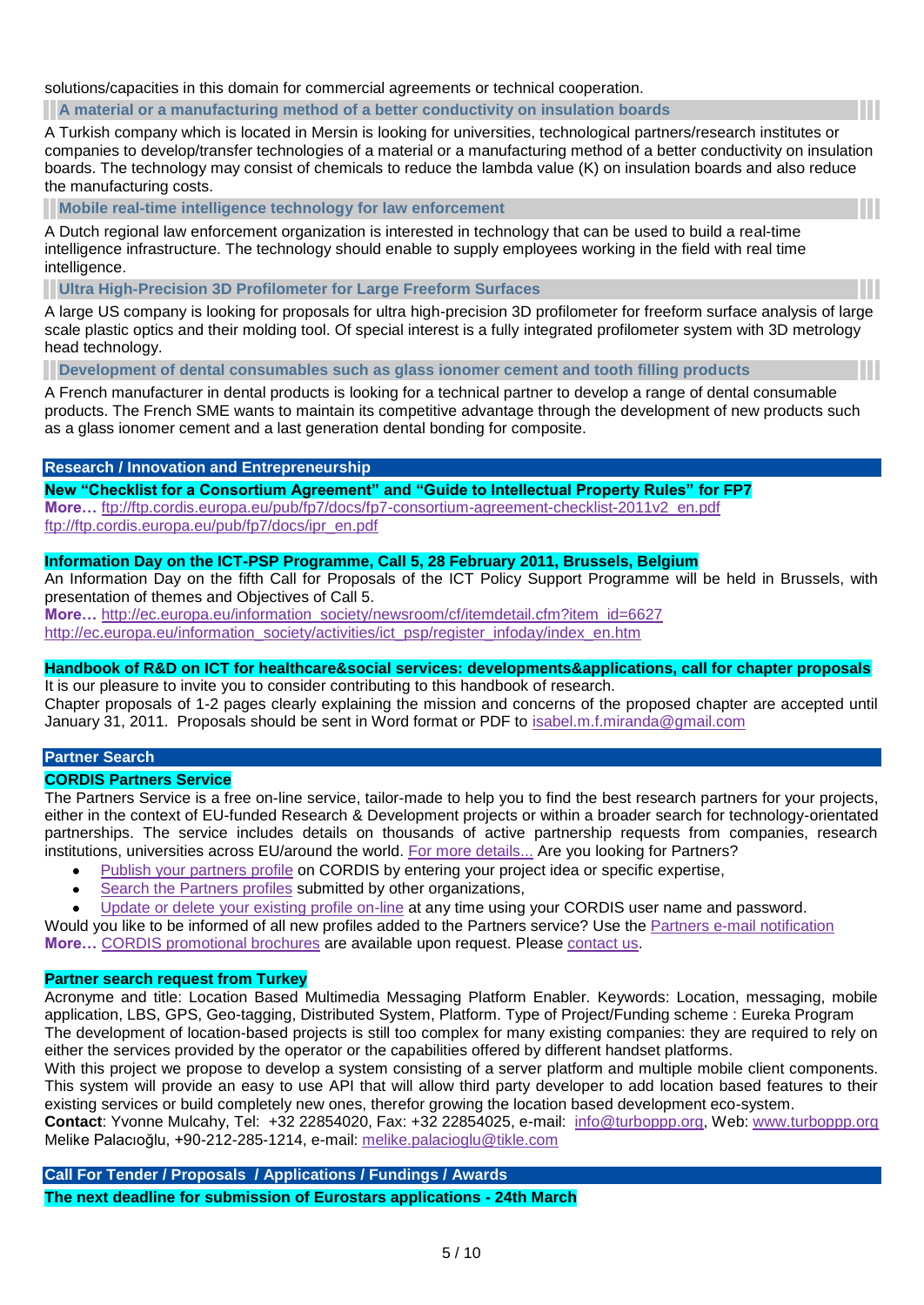EUREKA's Eurostars Programme is open for funding applications on a continuous basis, with an average of 2 application submission deadlines each year. The next deadline for the submission of applications is Thursday 24th March 2011 (20:00 CET). Subsequent application deadlines are:  $7<sup>th</sup>$  Eurostars Cut-off: Autumn 2011 (date and time to be confirmed). **More …** <http://www.eurostars-eureka.eu/when.do>

## **Commission launches €67 million under the Intelligent Energy – Europe (IEE) funding programme**

ManagEnergy is a technical support initiative of the [Intelligent Energy-EU](http://ec.europa.eu/energy/intelligent/index_en.html) (IEE) programme of the EC which aims to assist actors from the public sector, their advisers working on energy efficiency/renewable energy at the local/regional level. €67 million are available to co-fund projects that facilitate the widespread use of renewable energy and help realise Europe's energy saving potential. The projects funded under the Intelligent IEE programme are designed to help the EU stay on track with regard to its energy, climate change targets for 2020.

About 60 projects are expected to receive funding. The call runs until 12 May 2011.

**More…** [IEE website](http://ec.europa.eu/energy/intelligent/call_for_proposals/call_library_en.htm) ; [more](http://www.managenergy.net/whatismanagenergy.html) ; [http://ec.europa.eu/energy/intelligent/call\\_for\\_proposals/index\\_en.htm](http://ec.europa.eu/energy/intelligent/call_for_proposals/index_en.htm)

## **EUREKA Cluster CATRENE - call for project proposals**

CATRENE [http://www.eurekanetwork.org/catrene/about,](http://www.eurekanetwork.org/catrene/about) the pan-European R+D programme aiming at a technological leadership of Europe's ICT industry is announcing its 4th call for submission of project proposals. The call will be open from 18 January 2011 and will close on 03 March 2011. After the evaluation and selection process, there are mid and end of 2011 dates for labelling of projects. It can be assumed that the projects will start from 1st January 2012 onwards. **More…**[http://www.eurekanetwork.org/c/document\\_library/get\\_file?uuid=f23dab87-ade5-4495-9e21-](http://www.eurekanetwork.org/c/document_library/get_file?uuid=f23dab87-ade5-4495-9e21-59eecc5dabe4&groupId=10137) [59eecc5dabe4&groupId=10137](http://www.eurekanetwork.org/c/document_library/get_file?uuid=f23dab87-ade5-4495-9e21-59eecc5dabe4&groupId=10137) ; [http://www.catrene.org/web/calls/local\\_index.php](http://www.catrene.org/web/calls/local_index.php) ;

### **Open calls for proposals related to innovation and competitiveness**

| <b>Political area</b> | <b>Title</b>                                                                                         | <b>Deadline</b> | <b>More</b> |
|-----------------------|------------------------------------------------------------------------------------------------------|-----------------|-------------|
| Education             | EACEA 32/2010 Joint Projects and structural measures call for proposals                              | 2011-02-15      | $link$      |
| Education             | EACEA/37/2010 Transatlantic Degree Partnerships                                                      | 2011-03-31      | link        |
| Space                 | Call for GMES experts                                                                                | 2012-05-11      | link        |
| Environment           | <b>Expert evaluators Eco-innovation</b>                                                              | 2013-09-30      | link        |
| Energy                | Expert evaluators for Intelligent Energy Europe                                                      | 2013-09-30      | link        |
| Research              | Eureka: Euripides call for expert                                                                    | 2013-12-31      | link        |
| Education             | EACEA/21/08 Erasmus Mundus External Cooperation Window Asia Region in<br>the academic year 2008/2009 | 2020-10-31      | link        |

### **Policy**

**Registration of members, authors of New Generation Club project - devoted to EU integration issues is opened**

The main goal is to create *the largest platform for discussion of issues* of **EU integration**, **policies**, **enlargement**, foreign policy of EU in the world... If you represent **organization**, working at issues of **European policies,** we will be glad *to publish your news and information about your organization* on our web site.

You can **become a member** of New Generation Club absolutely free. Just **[fill small application form](https://spreadsheets.google.com/viewform?formkey=dER5SzZuTkhTZEdWY2tJRHRSSUYtOFE6MQ)**

**More…** <https://spreadsheets.google.com/viewform?formkey=dER5SzZuTkhTZEdWY2tJRHRSSUYtOFE6MQ>

#### **Events**

## **The Digital highways, 02 February 2011, European Parliament**

Information & communication technology has profoundly changed the economy/our lives in the last 15-20 years. It will continue to do so in the next decade. EU has therefore put these issues at the core of the EU 2020 strategy. The EC has published several documents setting the scene for the measures that need to be adopted in the future - The Digital Agenda communication, the Broadband Strategy, legislative proposals for a first five-year Radio Spectrum Policy Programme, for the extension of the mandate of the European Network and Information Security Agency (ENISA).

This high-level seminar aims at giving an overview of the key challenges in implementing Europe's digital agenda, setting the right objectives, implementing an adequate legislative framework to foster investments and competition, so that the ICT sector can contribute to Europe's economic growth and social development.

Contact (for registration - with full name and date of birth) : [ALDEdigital@gmail.com](mailto:ALDEdigital%40gmail.com) Programme:<http://www.alde.eu/event-seminar/events-details/article/the-digital-highways-36672/> **More…** <http://www.alde.eu/typo3temp/pics/ab9e99b30e.png>

### **17th International Symposium for Design & Technology in Electronic Packaging, SIITME, 20-23 October 2011, Timisoara, Romania**

SIITME is a premier Central EU event in the field of electronics industry, being from 1995 a scientific forum for exchanging of information between academia-industry on the topics related to their experimental and theoretical work in the field of electronics and micro-systems, manufacturing technologies, advanced packaging. The symposium, a top class, four days scientific event, combines the oral and poster presentations, in an attractive configuration, as well as individual meetings between professors, students, senior, young scientists who can discuss scientific, educational issues and organize future national and international cooperation. Presented papers will be included in the ISI data base [IEEE Xplore](http://ieeexplore.ieee.org/Xplore/guesthome.jsp?reload=true) Digital Library. **More…** <http://www.siitme.ro/> ;<http://www.siitme.ro/submission>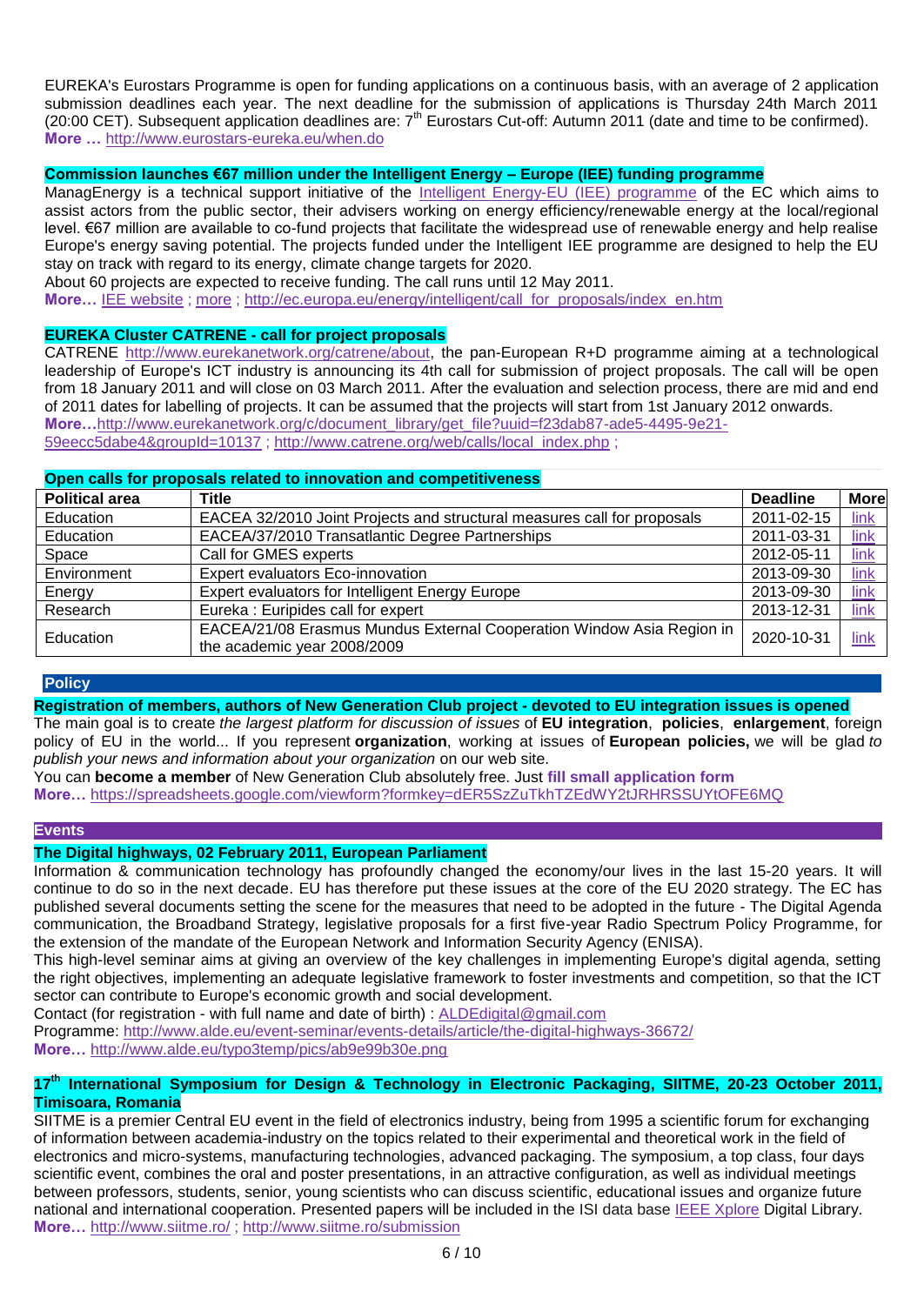### **22nd EAEEIE Annual Conference, Maribor, Slovenia, June 13-15, 2011**

The EAEEIE (EU Association for Education in Electrical and Information Engineering) is a EU non-profit organization, with members from nearly seventy EU Universities, most of them teaching in the area of Electrical & Information Engineering (EIE). The mission of the EAEEIE is to enhance education in EIE through understanding of EU education practices, industry participation, continuing education, credit transfer in international exchanges, scientific, educational research, to determine criteria to establish standards on EIE education.

The objective of the Conference is to bring together lecturers, researchers, professionals in the field of EIE all over Europe with the aim to exchange ideas, information, contribute to the development of EIE education.

**More…** [http://eaeeie2011.uni-mb.si](http://eaeeie2011.uni-mb.si/) ; [eaeeie2011@uni-mb.siwelzer@uni-mb.si](mailto:eaeeie2011@uni-mb.si) ; [marko.holbl@uni-mb.si](mailto:marko.holbl@uni-mb.si)

### **13th International Conference on Civil, Structural and Environmental Engineering Computing**, **Chania, Crete, Greece, 6-9 September 2011**

A special Symposium are dedicated on "Railway Research: Vehicle Track Dynamic Analysis and Related Environmental Problems". **Young Researcher Best Paper Competition**: To encourage young researchers (35 years or younger) to attend this conference, a 1000 Euro Young Researcher Best Paper Prize will be awarded to the best paper presented. **More…** <http://www.civil-comp.com/conf/cc11.htm>

### **United Nations Global Conference at the Highest Level, 22-25 February 2011, London, UK**

The aim is to identify emergency and long-term responses to mitigate the impact of the crisis,populations, and initiate a needed dialogue on the transformation of the international financial architecture, taking into account the needs and concerns of all countries of the world.

Conference Theme: Impact and implications of the global financial and economic crisis on sustainable development & climate change proposals for an integrated global response to the crisis.

Registration to this Summit is absolutely "free" and strictly for invited individuals, organizations only.

The United Nations General Assembly will sponsor free travel costs, all-round flight ticket for all participant.

Invited participants will be responsible for their hotel accommodation, feeding cost at the Royal Garden Hotel who is the venue of this summit. For adequate cordinaton, you will make your accommodation reservation at the Royal Garden Hotel. Call for papers: United Nations welcomes paper presentation from interested participants, scholars, financial experts, policy makers, other practitioners. Paper presentations will be scheduled for 15 minutes each including questions.

Submission of Paper Abstract for Presentation: Immediately; Submission of Registration form and Proof of Accommodation from Royal Garden Hotel: Immediately; Registration Closing: 15 February 2011.

**More…** [gfec@conference-un.org](mailto:gfec@conference-un.org)

## **COAL-GEN Europe, 15-17 February 2011, Prague, Czech Republic**

The event will deliver an informative discussion and debate on topical and informative issues surrounding new technologies on offer and address the 20-20-20 target of lowering greenhouse gas emissions.

Discover how clean coal technologies bring business/investment opportunities for enhancing environmental performance of coal plants in a carbon-constrained world and the chance to meet with key decision makers in this important industry. **More…** [www.coal-gen-europe.com](http://www.coal-gen-europe.com/) 





**More…** <http://www.echallenges.org/e2011/default.asp?page=c4p>

Join more than 1,800 energy leaders to explore how global energy challenges are directing research & investment priorities & driving innovation. [register](http://r20.rs6.net/tn.jsp?llr=d5tylfcab&et=1104240672118&s=169998&e=001P0Pp1RsfUk-5DACLMmmIvJie_LKZS9aoRi1w6uYeiKqrW1OI3iT2j-mQHhJIi6YnnSMVJV0xt5fnTjNCZxms-dn3YhT7Htu87OdfRrYryJ77Z4Empv5PJkYhvBeMuF7SPyQLINyC3fZyGDn0XEL49d0VsFXWDZsFZbuUQeOnvqw=) & [book your room](http://r20.rs6.net/tn.jsp?llr=d5tylfcab&et=1104240672118&s=169998&e=001P0Pp1RsfUk9Ow_60pqy6sM06ySeUvpAC1WRu9K_6lVoMkvvZLSNaJMk9o5Pze6hYUZP5KadQ6b1FsvDR0g3OGZT7cequMX13lM0KzG6xfy3TPCd-H3bNMuWxvxo340SqbyDQDzETR67mbNs28P7M796kha_sqX2bQcyWegYGwFfZkxWIS6kzgQ==) Topics: Re-Inventing Energy Manufacturing Driving Towards Zero Waste: Efficiency as the Path to Business Profitability Natural Gas: the role of breakthrough tech The Future Grid

## **5 th International Symposium on Intelligent Distributed Computing – IDC, October 5-7 2011, Delft, The Netherlands**

The Symposium has a special interest in novel architectures and methods which facilitate intelligent distributed solutions to complex problems by combining human cognitive capabilities, automated processing. **More…** <http://idc-2011.d-cis.nl/>

## **21st eChallenges e-2011 Conference and Exhibition, 26-28 October 2011, Florence, Italy**

The event is supported by the EC, which regularly attracts over 600 delegates from leading commercial, government and research organisations around the world to share knowledge and experience, lessons learnt and good practice. We are now inviting **extended abstracts** (1,200-1,500 words) for technical papers, visionary papers, business, government case studies. Proposals to arrange 90 minute workshop sessions are also welcome. e-2011 will focus on Applied ICT research topics addressing major societal and economic challenges. The programme will combine strategic keynote presentations, technical and policy papers, case studies, workshops, an exhibition and social activities. The programme will

showcase results from projects funded at national/regional level as well as those funded by EC Research Programmes.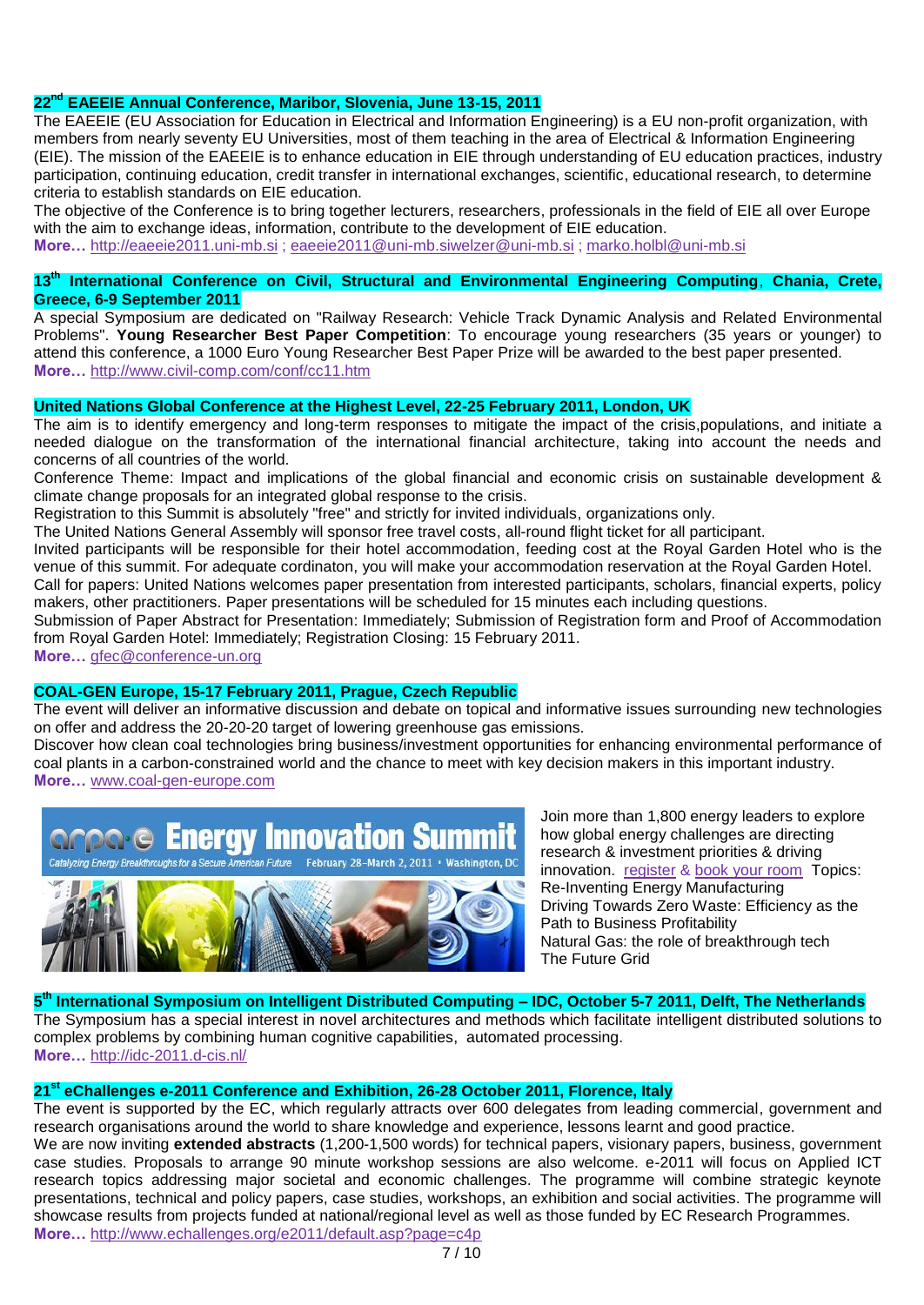### **ACEMP**, **IEEE International Aegean Conference on Electric Machines & ELECTROMOTION**, **Power Electronics & Electromotion joint conferences, Istanbul, Turkey, 8-10 September 2011**

Full papers will be placed in IEEE XPLORE.

**More…** [http://acemp.metu.edu.tr](http://acemp.metu.edu.tr/) ;<http://istanbulinformations.com/>

### **22nd DAAAM World Symposium, Vienna, 23-26 November 2011**

Annals of DAAAM, Proceedings of DAAAM Symposium are included, since 2003, in Conference Proceedings Citation Index (CPCI) of Thomson Reuters ( ISI Proceedings SM is now the Conference Proceedings Citation Index SM - an integrated index within Web of Science®. Previously named Index to Scientific & Technical Proceedings® (ISTP), Web of Science Proceedings (WoSP) and ISI Proceedings). The calls for papers are announced for 6 categories papers including following: **1)** The 22nd DAAAM International Symposium Intelligent Manufacturing & Automation, will be held at Austria Center Vienna, UNO City, Vienna, Austria, 23-26th November 2011. Author can choose between oral and poster presentation of paper. The papers will be published Annals of DAAAM for 2011 & Proceedings of the 22nd International DAAAM Symposium which in CPSI (former ISI) Proceedings! Status: Call for Papers

**2)** 5th European DAAAM International Young Researchers and Scientists´ Conference which will be held parallel to the 22nd DAAAM International Symposium. Author can choose between oral and poster presentation of paper. If you are young researcher or scientist, or you are the supervisor of young researcher or scientist - this is your conference! The papers will be published in CPSI (former ISI) Proceedings! Status: Call for Papers

**3)** DAAAM International Scientific Book is very successful project. If you want to present your research project, newest results as a chapter of DAAAM International Scientific Book - you are welcome. All book will be crossreferenced, available on internet. At the time the DAAAM Scientific Book in evaluation process at Thomson Scientific for the including in category "cc books". Status: Call for Manuscript.

**4)** DAAAM International Journal of Simulation Modelling Call:<http://www.ijsimm.com/>

In the activities are included thousands of people, institutions, publications.

**More…** [www.daaam.com](http://www.daaam.com/)

## **Training Events / Jobs**

| <b>Calendar of training courses in nanoscience and electronics</b> |               |                |  |  |
|--------------------------------------------------------------------|---------------|----------------|--|--|
| How X-Rays can support the development of MEMS                     | 16-17.02.2011 | Neuchâtel (CH) |  |  |
| <b>RF MEMS and NEMS</b>                                            | 18.02.2011    | Lausanne (CH)  |  |  |
| <b>Carbon Nanostructures with Manifold Applications</b>            | 25.02.2011    | Neuchâtel (CH) |  |  |
| <b>Smart Materials in Robotics and Microtechnology</b>             | 3-4.03.2011   | Neuchâtel (CH) |  |  |
| <b>Hermetic Packaging Design of MEMS</b>                           | 7-8.03.2011   | Lausanne (CH)  |  |  |
| <b>Reliability and Test</b>                                        | 7-8.03.2011   | Neuchâtel (CH) |  |  |
| <b>Micro Assembly using Surface Tension</b>                        | 9.03.2011     | Neuchâtel (CH) |  |  |
| <b>Labs-on-Chip Technologies: Basics and Applications</b>          | 10-11.03.2011 | Stockholm (Sw) |  |  |
| Next-generation lithography with focused electron beams - NEW!     | 22.03.2011    | Dübendorf (CH) |  |  |
| Conception des guidages flexibles                                  | 25.03.2011    | Neuchâtel (CH) |  |  |
| Tolérancement des assemblages: revoir la conception                | 30.03.2011    | Neuchâtel (CH) |  |  |
| Comment synchroniser GPAO et R&D ?                                 | 03.05.2011    | Neuchâtel (CH) |  |  |
| Design et réalité industrielle                                     | 04.05.2011    | Neuchâtel (CH) |  |  |

**More…** <http://www.fsrm.ch/e/formAgenda.php>

# **JOB: PhD scholarship in Computer science, 2011-13, Work4lab, Paris**

The objective of this thesis is to develop an algorithm for matching between vacancies manual and user data contained on LinkedIn and social networks Facebook. More particularly, the algorithm aims to: Propose jobs most relevant to the profile of a user, Suggest Contacts may be interested in a job given Optimize creative advertising campaigns focused on the Facebook network.

The company Work4 Labs (www.work4labs.com) is an innovative company founded in 2010 whose premises are based in Paris & San Francisco. We develop Facebook applications to help recruiters find candidates. Our flagship application called Work for Us, allows companies to distribute directly their vacancies on their corporate page Facebook, to exploit the largest database in the world. In less than 6 months, more than 4500 customers use our application, 1000 new subscribers every month, among them include L'Oreal, Sodexo, State Street, Accenture, Areva, Deloitte, KPMG, etc.. Candidate requirements: Master in Computer Knowledge in statistics and machine learning is a plus. A first experience in information retrieval would be good. Start: ASAP. Compensation considered: 2000 euros gross Applications should be sent to: [adimontagliari@work4labs.com](mailto:adimontagliari%40work4labs.com)

## **Best of 2010 - in Electrical, Power and Energy Engineering**

We bring you a selection of the most-downloaded papers from 2010 issues of our Engineering journals. Evaluation of a plug-in hybrid electric vehicle considering power generation best mix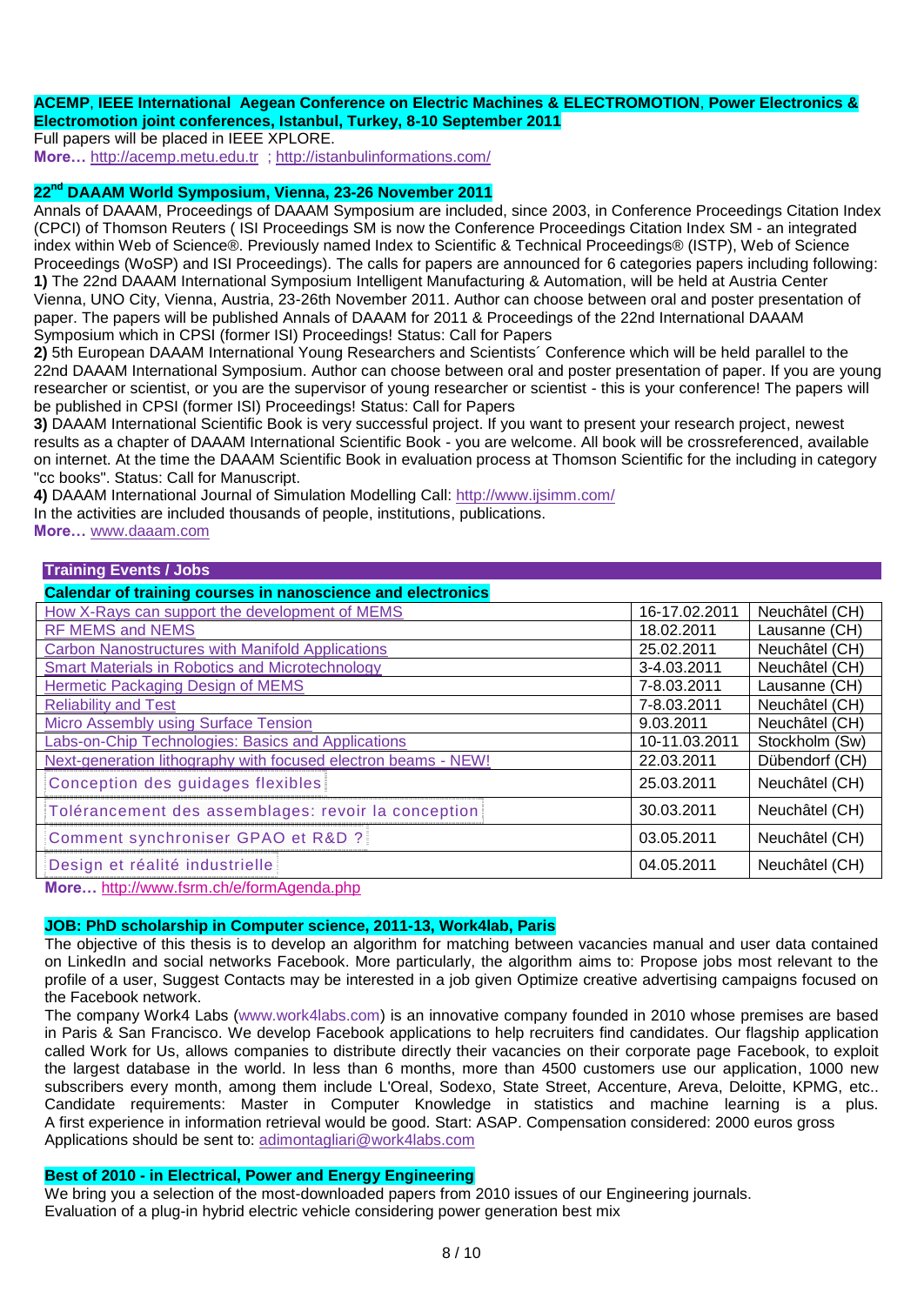<http://dmmsclick.wiley.com/click.asp?p=161161&m=35558&u=793390> Truly random number generators based on non-autonomous continuous-time chaos <http://dmmsclick.wiley.com/click.asp?p=161161&m=35558&u=793391> Challenges for molecular neuroimaging with MRI <http://dmmsclick.wiley.com/click.asp?p=161161&m=35558&u=793392> Aided Engineering Computer-aided design and analysis of dielectric resonator antennas <http://dmmsclick.wiley.com/click.asp?p=161161&m=35558&u=793393> Compact dual-wideband antenna WLAN/WiMAX applic <http://dmmsclick.wiley.com/click.asp?p=161161&m=35558&u=793394> Identification of cascaded systems, linear&quantized obs <http://dmmsclick.wiley.com/click.asp?p=161161&m=35558&u=793395> Adaptive switching scheme-uncertain discrete time-delay sys <http://dmmsclick.wiley.com/click.asp?p=161161&m=35558&u=793396> Electronic Networks, Devices and Fields Time domain electromagnetic field computation with finite difference methods <http://dmmsclick.wiley.com/click.asp?p=161161&m=35558&u=793397> Quantized feedback control for linear uncertain systems <http://dmmsclick.wiley.com/click.asp?p=161161&m=35558&u=793398> Dynamic-spatial management of coastal aquifers <http://dmmsclick.wiley.com/click.asp?p=161161&m=35558&u=793399> Top 5 Online Books of 2010, Read free chapters <http://dmmsclick.wiley.com/click.asp?p=161161&m=35558&u=793404> Find out more about online books <http://dmmsclick.wiley.com/click.asp?p=161161&m=35558&u=793405> Smart Technology for Aging, Disability, Independence <http://dmmsclick.wiley.com/click.asp?p=161161&m=35558&u=793437> Find Out More<http://dmmsclick.wiley.com/click.asp?p=161161&m=35558&u=793438> Read Online<http://dmmsclick.wiley.com/click.asp?p=161161&m=35558&u=793437> Fuzzy Expert Systems and Fuzzy Reasoning<http://dmmsclick.wiley.com/click.asp?p=161161&m=35558&u=793439> Find Out More<http://dmmsclick.wiley.com/click.asp?p=161161&m=35558&u=793440> Read Online<http://dmmsclick.wiley.com/click.asp?p=161161&m=35558&u=793439> Digital Signal Processing and Applications with the TMS320C6713 and TMS320C6416 DSK, 2nd Edition <http://dmmsclick.wiley.com/click.asp?p=161161&m=35558&u=793441> Find Out More<http://dmmsclick.wiley.com/click.asp?p=161161&m=35558&u=793442> Read Online<http://dmmsclick.wiley.com/click.asp?p=161161&m=35558&u=793441> Read Online<http://dmmsclick.wiley.com/click.asp?p=161161&m=35558&u=793412> Principles of Random Signal Analysis & Low Noise Design: <http://dmmsclick.wiley.com/click.asp?p=161161&m=35558&u=793411> Find Out More<http://dmmsclick.wiley.com/click.asp?p=161161&m=35558&u=793406> Read Online<http://dmmsclick.wiley.com/click.asp?p=161161&m=35558&u=793411> European Transactions on Electrical Power Power quality state estimation <http://dmmsclick.wiley.com/click.asp?p=161161&m=35558&u=793400> From IEEJ Transactions on Electrical & Electronic Engineering Influence of a Voltage Reference Wire and a Current Lead Wire to a Transient Voltage on a Vertical Conductor <http://dmmsclick.wiley.com/click.asp?p=161161&m=35558&u=793401> 43/cent composite split-spectrum concentrator solar cell efficiency <http://dmmsclick.wiley.com/click.asp?p=161161&m=35558&u=793402> Reliability comparison of direct-drive and geared-drive wind turbine concepts <http://dmmsclick.wiley.com/click.asp?p=161161&m=35558&u=793403> Smart Cards<http://dmmsclick.wiley.com/click.asp?p=161161&m=35558&u=793419> AC-DC Power Converters<http://dmmsclick.wiley.com/click.asp?p=161161&m=35558&u=793420> Thermoelectric Conversion<http://dmmsclick.wiley.com/click.asp?p=161161&m=35558&u=793421> **More…** <http://dmmsclick.wiley.com/view.asp?m=p6yplts1ha15oehh2hdv&u=161161&f=h> <http://dmmsclick.wiley.com/click.asp?p=161161&m=35558&u=793436>

# **Advance your career with a British Degree recognized worldwide; online master in leading [innovation](http://www.linkedin.com/csp/crd?v=1&cs=0_BNS1rCzx8GLf5IDPenkmGxutBgcsasMbQYENe6SGsxNHcDznutCP4Em24rFK3MzQ7SuouLQkUXDyE1c2MdQjBOSpyI41PaUWMzYBERuXoTTy_i6a1FLRjfrys8SFCxId79IY8C37u3RIsB9mOCAg2yjLKj6_pVLi6SoTWqN1NBHjWwdXRJWlyVF8BzLZrfzmtSS4ep7mzREleQT1gq51dnwQB84sYPUB0V_Q5SFUpDi0Zk6aTCSLdm1QTKiV6T7c7NCIVq2x5Va9ajDG0bASRcjrCS-KNe1RJhOR32BXtIC3aPFGFVc50RWtc2-l8IhUzkfh0tsiSnXylEsHLrcVhkw5MrbG7b_YQF_COmq5WA0ax5b30iUXagOgQ0VSSQSl) & change**

The Robert Kennedy College offers you the chance to upgrade your career achieving an Accredited degree online from the University of Wales,the University of Cumbria or York St John University without having to quit your job. **More…** <http://www.college.ch/robot/wales.php?jura=lkdgrin&rkc=MAYork>

# **DERri - Distributed Energy Resources Research Infrastructure**

DERRI is a collaborative research project under the EU FP7 programme between 15 partners from 12 countries distributed all over Europe, all partners with exceptional, supplementary research infrastructures, with leading expertize. In addition to internal Networking Activities and Joint Research Activities, DERRI provides external European research communities the opportunity for transnational access to the DERRI partners research infrastructures. **More…** [DERri.net,](http://www.der-ri.net/) [DERri Trans National User Access,](http://www.ipacv.ro/ro4een/documente/DERri_Transnational_User_Access.doc) [ANNEX2: Template for proposal under DERri](http://www.ipacv.ro/ro4een/documente/ANNEX_2-Template_for_Proposal_under_DERri.doc) 

## 2<sup>nd</sup> DERIab PhD and researchers seminar on Distributed Generation and Renewable Energy Sources, Univesity **of Strathclyde, UK, 7 April 2011**

The DERIab network is organising the 2<sup>nd</sup> PhD and young researchers seminar in the area of "Distributed Generation and Renewable Energy Sources". We invite you to participate in the event exchanging knowledge and expertise. The seminar is taking place in University of Strathclyde. The event is part of a series of seminars organized by DERlab.

**Our Vision:** To be the reference-lab in EU for sustainable integration of distributed energy resources into power systems. **Our Mission:** Perform tests, pre-competitive and pre-normative research, as well as training activities, supporting the transition towards more decentralised power generation.